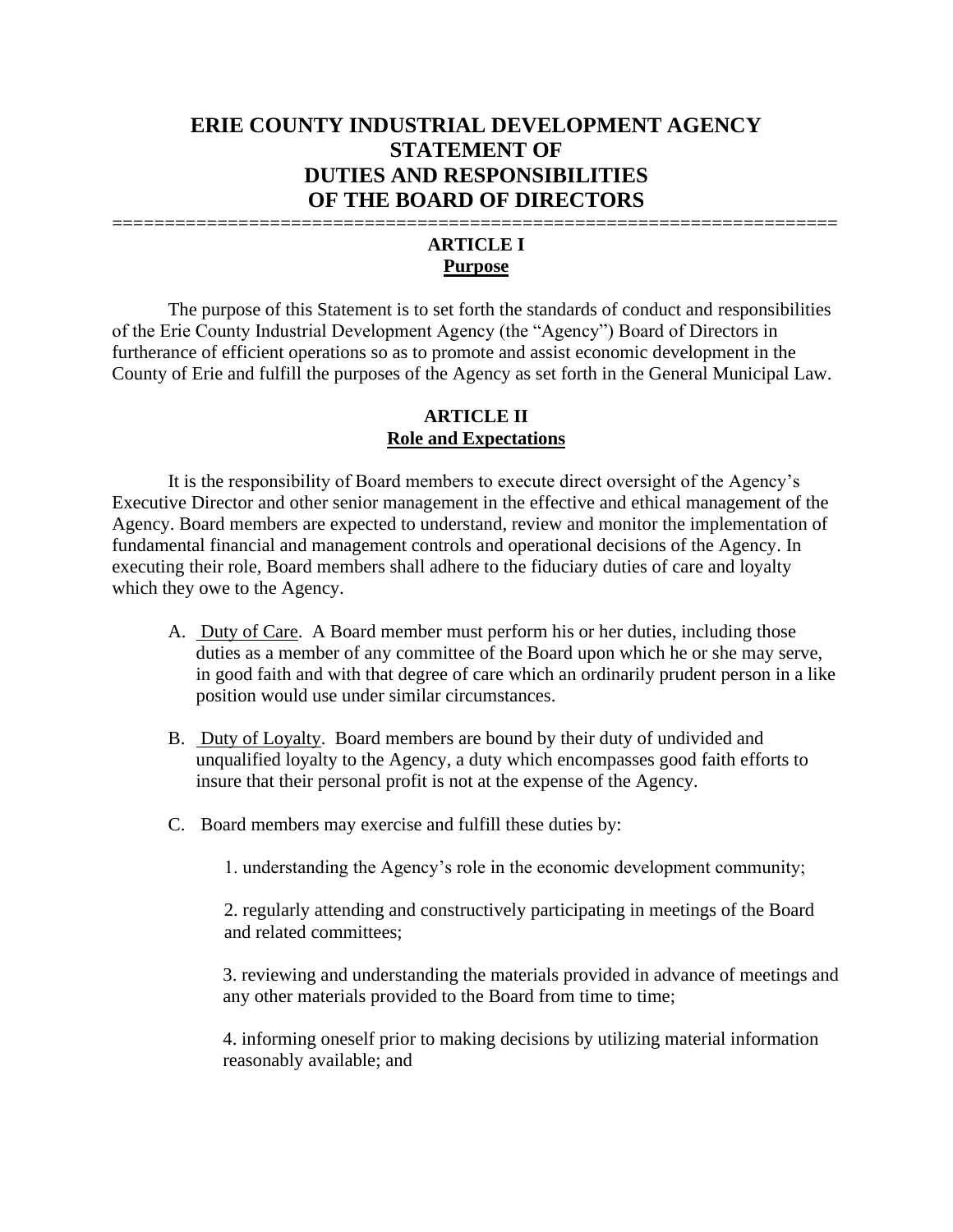5. remaining reasonably accessible to the senior management on specific issues which may not require the attention of the entire Board but where an individual Board member's insights may be helpful.

D. Fiduciary Duty. In conformance with Section 2824(h) of the New York Public Authorities Law, at or about the time that each Board member is appointed to or otherwise becomes a member of the Agency, he or she must execute an Acknowledgement of Fiduciary Duties and Responsibilities in the form prescribed by the New York State Authorities Budget Office, unless otherwise required, in which the board member acknowledges that he or she understands his or her role and fiduciary responsibilities and acknowledges that he or she understands his or her duty of loyalty and care to the Agency and commitment to the Agency's mission and the public interest.

#### **ARTICLE III Board Member Conduct**

- A. Conflicts of Interest. Board members are required to conduct themselves in compliance with the conflict of interest requirements imposed upon members of industrial development agencies under Article 18 of the General Municipal Law and the requirements of the Agency's Code of Ethics.
- B. Personal Loans. Board members must refrain from accepting or approving any personal loan from the Agency.
- C. Decorum. Board members must not engage in conduct or make any public statement likely to prejudice the functions of the Agency or harm, defame or otherwise bring discredit upon the Agency.

#### **ARTICLE IV Required Filings**

Board members are required by New York Public Authorities Law Section 2825 to file annual financial disclosure statements with the Erie County Board of Ethics. A completed financial disclosure form covering the immediately preceding calendar year must be submitted to the Erie County Board of Ethics on or before May 15 of each year.

# **ARTICLE V Training**

A. All Board members appointed on or after January 13, 2006 must participate in Stateapproved training within one year of appointment.